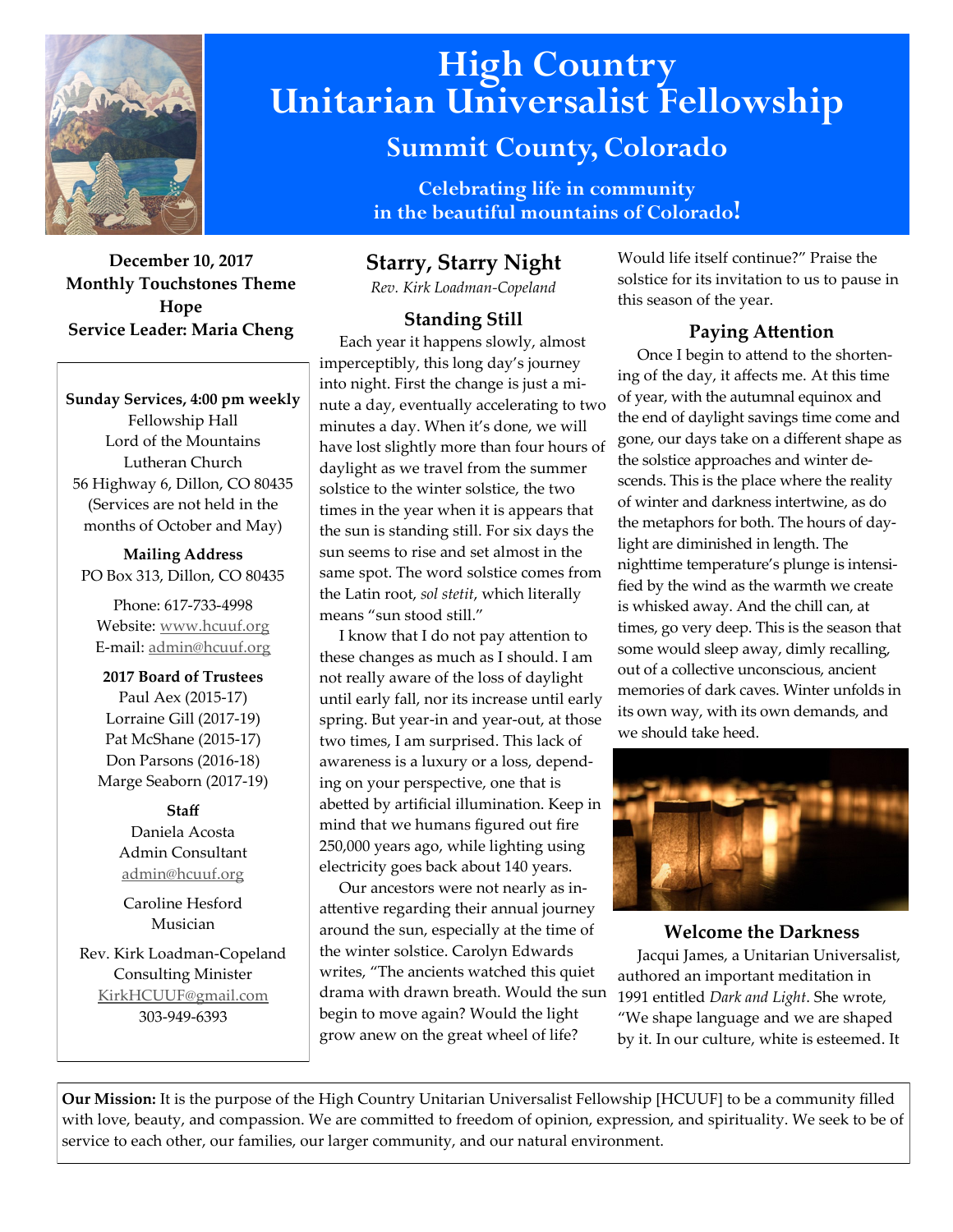is heavenly, sun-like, clean, pure, immaculate, innocent, and beautiful. At the same time, black is evil, wicked, gloomy, depressing, angry, sullen." She suggests that we should, "… acknowledge that darkness has a redemptive character; that in darkness there is power and beauty. The dark nurtured and protected us before our birth." James invites us to, "Welcome darkness. Don't be afraid of it or deny it. Darkness brings relief from the blinding sun, from scorching heat, from exhausting labor. Night signals permission to rest, to be with our loved ones, to conceive new life, to search our hearts, to remember our dreams. The dark of winter is a time of hibernation. Seeds grow in the dark, fertile earth." She concludes, "The words black and dark don't need to be destroyed or ignored, only balanced and reclaimed in their wholeness. …Imagine a world that had only light or dark. We need both. Dark and light. Light and dark."

# *Via Negativa*

 The deep winter's cold and darkness are a kind of emptiness, the *via negativa*, the negative life. To call this season of darkness the "via negativa" may, on the surface, appear to say that it is somehow "less than" or "deficit." This opinion may follow from the ways in which blackness is symbolized in the West, as Jacqui James suggests.

 In spiritual traditions, the "via negativa" is as valued as the "via positiva." Beverly Lanzatta writes that the "via negativa …is often depicted …as a higher form of contemplation. The seeker enters a pathless wilderness, moving away from what can be grasped by categories and names into an unknowing where the divine is obscure and silent." She concludes that, "Its most important effect, however, may be its manifestation …where one is able to hold seemingly contradictory and paradoxical truth claims. It is a state of consciousness that recognizes how emptiness, letting go, and deconstruction foster new understandings of reality." In a similar manner, meditation in Buddhism is characterized by emptying.

#### **Reflections on this Season**

 In her poem *Winter Evening*, May Sarton wrote, "The fragile earth, the trees, all seem to shiver... / While people peer out just before they pull / The comfortable shades and shut themselves away / From all that's ominous and beautiful, / From what they guess the night might have to say." In this solstice time, we should contemplate the darkness to go beyond the obvious, to go further and deeper into the meaning of our own lives and life itself.

 Martin Marty writes, "Winter is a season of the heart as much as it is a season in the weather."



He cautions that those possessed of a "summery spirituality" are prone to disregard this season of the heart. The painter Andrew Wyeth, in speaking of winter, said, "Something waits beneath it—the whole story doesn't show." This is also true of darkness. In the depth of winter or the midst of darkness, we need a faith that there is more than meets the eye or touches the heart; more love, more hope, and more life. We also need patience, because the changes that we seek may happen slowly. We must learn not to hurry winter or the darkness, but to wait on them both.

#### **Behold Winter's Stars**

 While some constellations can be seen year round, many are associated with the seasons. In summer we can see seven constellations including Sagittarius, the centaur, with his bow aimed at Scorpius. By winter, these have been replaced by seven other constellations including Orion, the hunter, and Canis



Major, one of Orion's hunting dogs. In Greek mythology, it is said that Orion boasted that no creature could kill him. The Goddess Hera sent a scorpion to sting him. Orion killed it with his club, but not before it poisoned him. Orion and Scorpius are now on opposite sides of the sky and cannot be seen at the same time.

 I share this to invite us to focus on the nighttime sky as the winter solstice approaches. Because of the position of the earth in winter, the night sky is at its brightest, clearest, and most beautiful. More stars are actually visible in winter because, rather than looking toward the center of the Milky Way as we do in summer, our gaze is now directed toward the edge of the galaxy, which is particularly dark.

 The nighttime sky in this season is truly the "solstice yin" with countless points of "yang stars" shining through the blackness. As we look up, we bear witness to a starry, starry night.

#### **van Gogh's Starry Night**

 Of the nighttime sky Vincent van Gogh wrote, "It often seems to me that the night is even more richly colored than the day, colored with the most intense violets, blues, and greens. If you look carefully, you'll see that some stars are lemony; others have a pink, green, forget-me-not blue glow. And without laboring the point, it's clear [that] to paint a starry sky it's not nearly enough to [just] put white spots on blue-black." van Gogh also said, "When I have a terrible need of—shall I say the word religion, then I go out and paint the stars."

 Following a mental breakdown in the winter of 1888, van Gogh checked himself into the Saint-Paul-de-Mausole asylum near Saint-Rémy-de-Provence in May 1889. The view from his east facing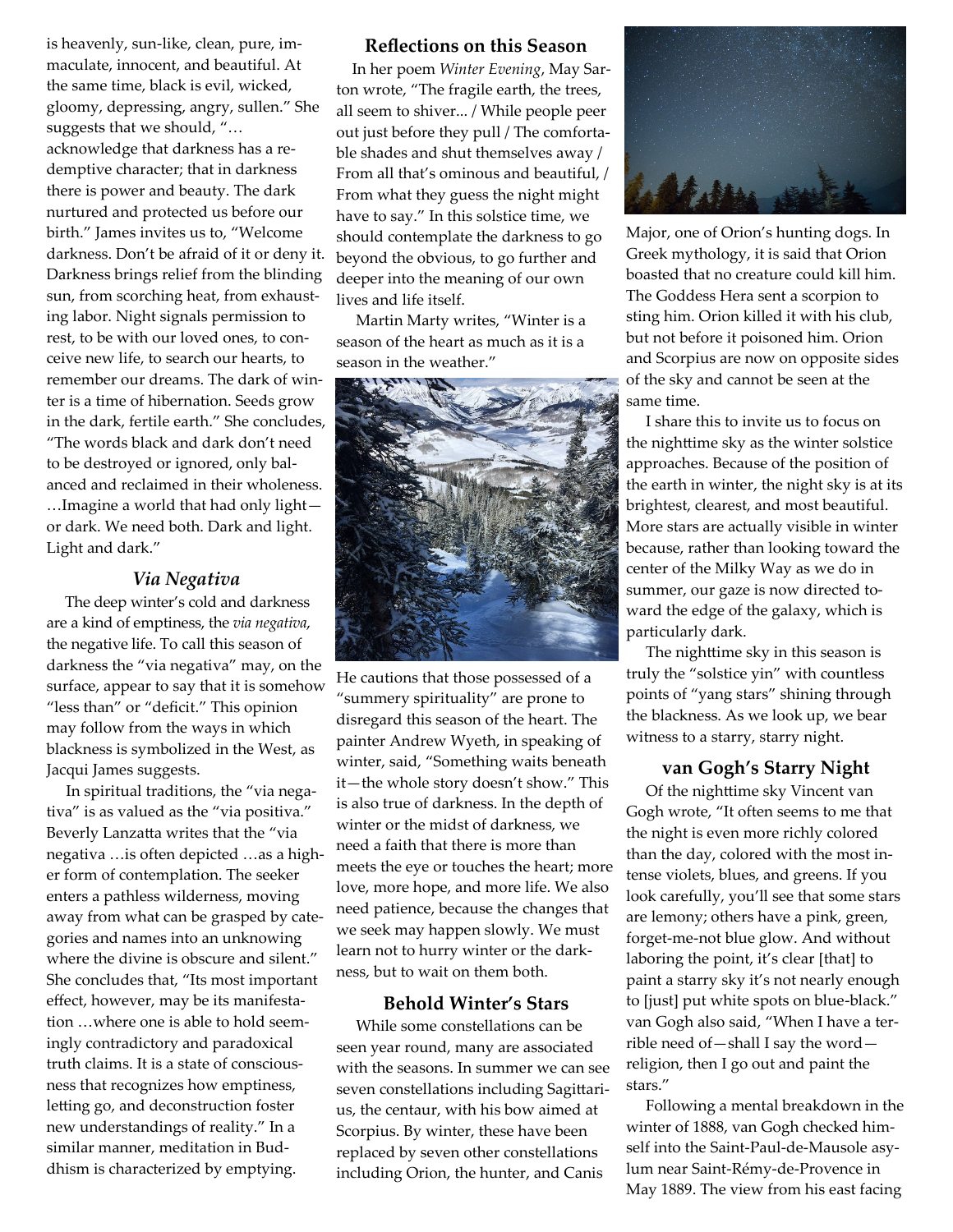bedroom on the second floor became the basis of his most iconic work, Starry, Starry Night. Of his inspiration, van Gogh wrote in one of his many letters to his brother Theo, "This morning I saw the country from my window a long time before sunrise, with nothing but the morning star, which looked very big."



 While the painting was done just before the summer solstice in 1889, it is an homage to both the nighttime sky and van Gogh's inner world. While he considered it a failure, it is his most recognizable and famous work.

 Earlier van Gogh had wrote, "I must also have a starry night; ….there are some wonderful nights here." I have no idea what he saw in those starry nights, but his painting goes far beyond the visible world, to something he visualized through his imagination, a starry night that was primal and powerful, a starry night that was informed by his deep and profound religious longing.

 During van Gogh's younger years (1876-1880) he pursued the ministry, following in the footsteps of his father who was a minister in the Dutch Reformed church. That tradition, like Unitarian Universalism, focused on humankind's godlike nature, universal salvation, and free will. Rejecting miracles and supernatural events, it sought the divine in nature and community through painting, poetry and other forms of art. Van Gogh abandoned his missionary career and pursued painting when he was not reappointed by the church because he was not an effective preacher. But van Gogh used his paintings to become a preacher of great eloquence.

#### **Solstice Blessings**

 Speaking of Christmas Eve, Unitarian Universalist minister Mark Belletini writes, "Blest is the dark night, which cradles the moon, and all the stars and the dreams that pave the way to tomorrow. Blest is the deep time before new life arrives, when the mind prepares for the coming day, and the heart remembers how to welcome, and the body waits with dark anticipation. Blest is the indigo blue cloth of the evening which wraps the gift of this hour every year, and festoons it with ribbons of a story 1900 years old; and blest are the carols that match in beauty van Gogh's whirling of stars."

 We might also say: Blest is the winter solstice that wraps us in darkness that we might pause and ponder who we are, where we are, and why. Blest is the dark that is the source of imagination and creativity. Blest is the night, the time of sleep and dreaming. Blest is the snow that covers the earth like a blanket whose water-melt will quench our summer thirst. Blest is the winter cold that paves the way to spring and the return of life.



 As one person wrote in the spirit of van Gogh, "So you look up,…. And suddenly you see the sky like you've seldom seen it before. It's not just the same old sky tonight. Instead, the blackness is a deep, rich, velvet blue that is more bottomless than any ocean. The stars are not spots of light but brilliant, magical diamonds that dance and twirl like tiny ballerinas. In just this special moment, the sky is somehow alive, and it seems to speak to you silently about the meaning of infinity."

 More than New Year' Eve, the Winter Solstice is a time to consider where we

want to go in the coming year. With that knowledge, we know that the darkness will give way go light as we journey forward.

#### **Vincent and the Solstice**

 Let me close with a paraphrase of some lyrics of the song, Vincent, by Don McLean

*Starry starry night Gaze upon this winter view Paint with snow born anew And dark that knows the hope within our soul*

#### *Stars upon the sky*

*Sketch the night over mountain dark Catch the mystery in the spark Of promise in the dawn's humble birth*

### *…*

#### *Starry starry night*

*Flaming stars that will lead us there Feel the promise that love will share See the hope shine in our hearts so bright On this solstice night*

# **Readings from the Common Bowl**

The winter solstice is "a chance to still ourselves inside, to behold the glory of the cosmos, and to take a breath with the Sacred." T. Thorn Coyle

"With faithful progress, the Great Sun has traveled, from north to south again, and on [the winter solstice will] … stand still, with the whole Earth, in quiet thankfulness…." Eric Williams

"I like… the myth elements of Christmas. The way in which its origins reach back far beyond Jesus, to the rituals of people unknown to us. The celebration of the winter solstice. The coming of light in the darkest time." Robert B. Parker

"The Winter Solstice is the time of ending and beginning, a powerful time—a time to contemplate your immortality. A time to forgive, to be forgiven, and to make a fresh start. A time to awaken." Frederick Lenz

"[On] the winter solstice …the planet tilts just so to its star, lists and holds circling in a fixed tension between veering and longing, and spins helpless, ex